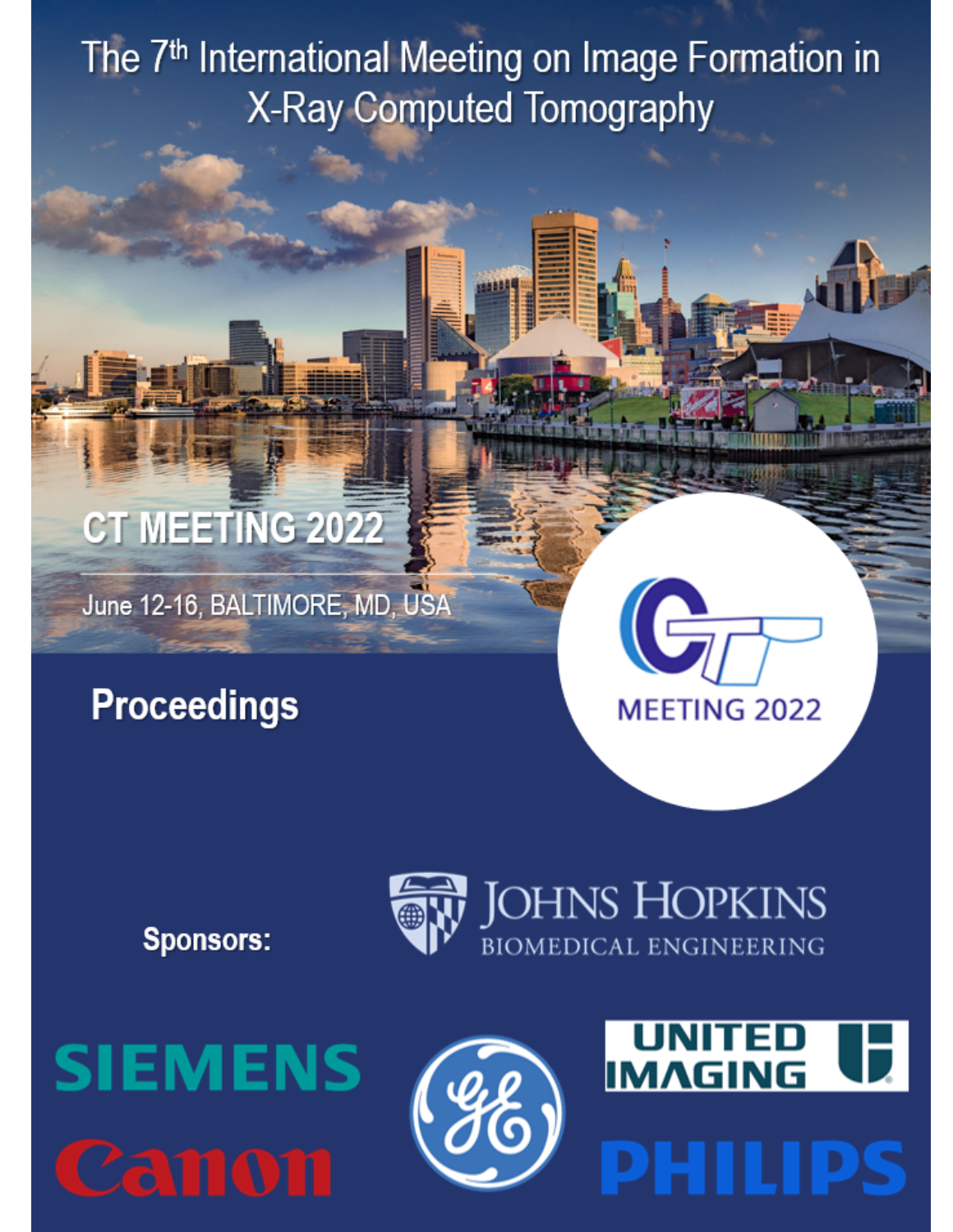## **The 7th International Conference on Image Formation in X-Ray Computed Tomography is supported by:**

**Johns Hopkins Biomedical Engineering**



**Siemens**



**General Electric**



| <b>United Imaging</b> | <b>UNITED</b><br><b>IMAGING</b> |
|-----------------------|---------------------------------|
| Canon                 | Canon                           |
| <b>Philips</b>        | <b>PHILIPS</b>                  |

**We thank our sponsors for their important and valuable contributions!**